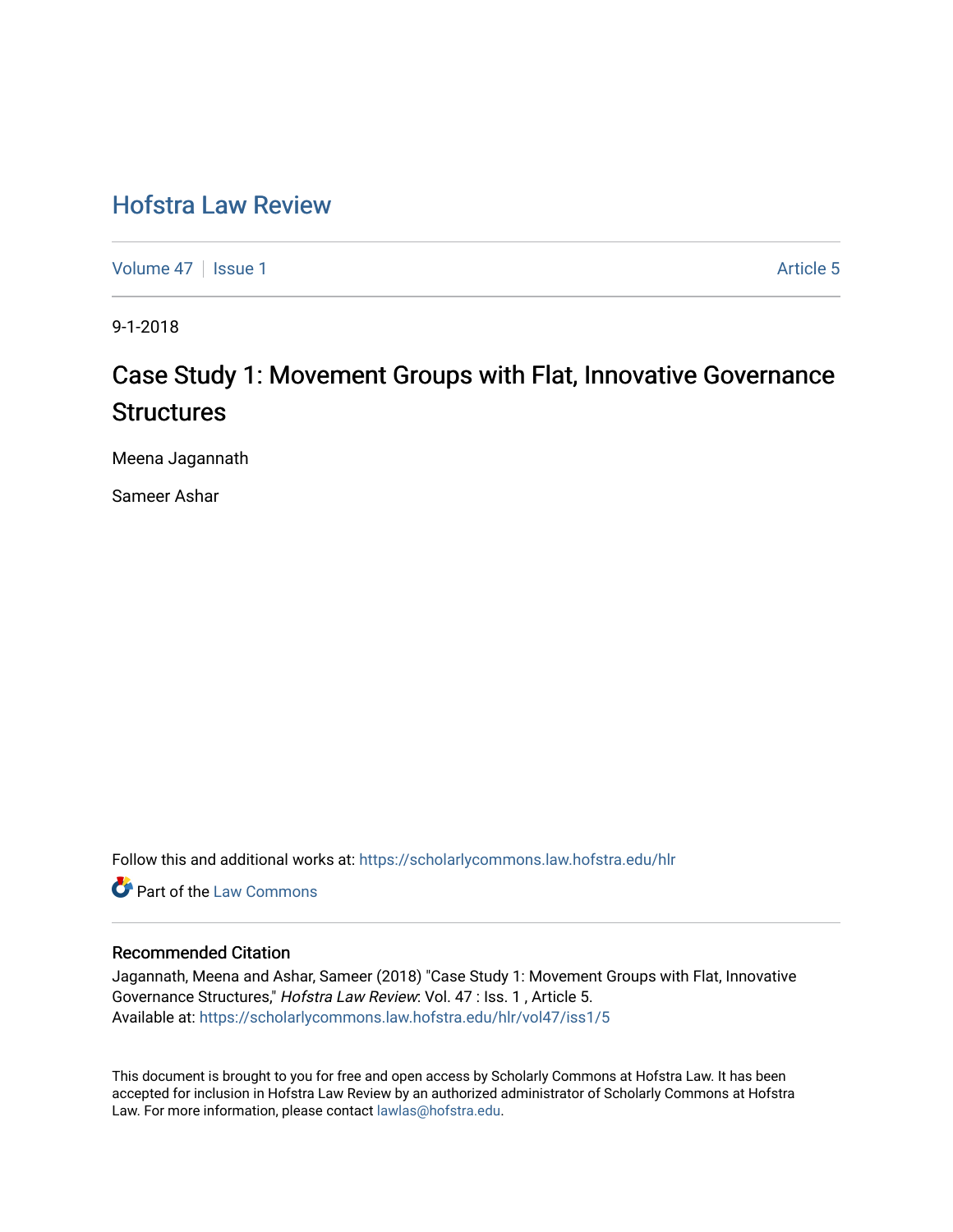# **CASE STUDY 1: MOVEMENT GROUPS** WITH FLAT, INNOVATIVE GOVERNANCE STRUCTURES

# *Meena* Jagannath *\** Sameer *Ashar\*\**

#### I. ISSuE # 1: LEGAL WORKING GROUPS

Black Lives Matter, Occupy Wall Street, the global justice/antiglobalization movement, the radical environmental movement of the 1990s, and other organizations have moved away from traditional hierarchical models of leadership within their movements in favor of more horizontal, "leader-full" structures or network models. More horizontal or network models have been used even when a group of people is engaged in what might ordinarily be considered "service" work, like disaster recovery (i.e. Occupy Sandy,<sup>1</sup> Common Ground Collective,<sup>2</sup> and Mutual Aid Disaster Relief<sup>3</sup>) and feeding the hungry (the scores of Food Not Bombs<sup>4</sup> groups around the country). Relatedly, organizers of mass mobilizations may engage the support of lawyers even before these actions crystallize into a movement or formally structured organization—as informal governance structures exist in the planning and execution of these mobilizations. One example is the Ferguson Legal Defense Network, which formed under the direction of trusted lawyer contacts amidst the mass mobilizations in Ferguson in the aftermath of the police killing of Michael Brown Jr.<sup>5</sup>

<sup>\*</sup> Co-Director of Community Justice Project, Inc., a movement lawyering organization based in Miami, Florida. Co-Author extends her gratitude to Ellen Yaroshefsky for her leadership in sparking this conversation and to Purvi Shah for being a thought partner.

<sup>\*\*</sup> Vice Dean for Experiential Education and Professor of Law, UCLA School of Law. Thanks to Ellen Yaroshefsky for her vision and commitment.

*<sup>1.</sup> Home,* OCCUpy **SANDY** RECOVERY, http://occupysandy.net (last visited Nov. 10, 2018).

*<sup>2.</sup> About,* COMMON GROUND COLLECTIVE, https://www.commongroundcollective.com (last visited Nov. 10, 2018).

*<sup>3.</sup> About,* MUTUAL **AID** DISASTER RELIEF, https://mutualaiddisasterrelief.org (last visited Nov. 10, 2018).

*<sup>4.</sup> Home,* FOOD NOT BOMBS, http://foodnotbombs.net/new-site/index.php (last visited Nov. 10, 2018).

<sup>5.</sup> FERGUSON **LEGAL DEF.** COMMITTEE CHAIR CIRCA 2015, http://www.fergusonlegal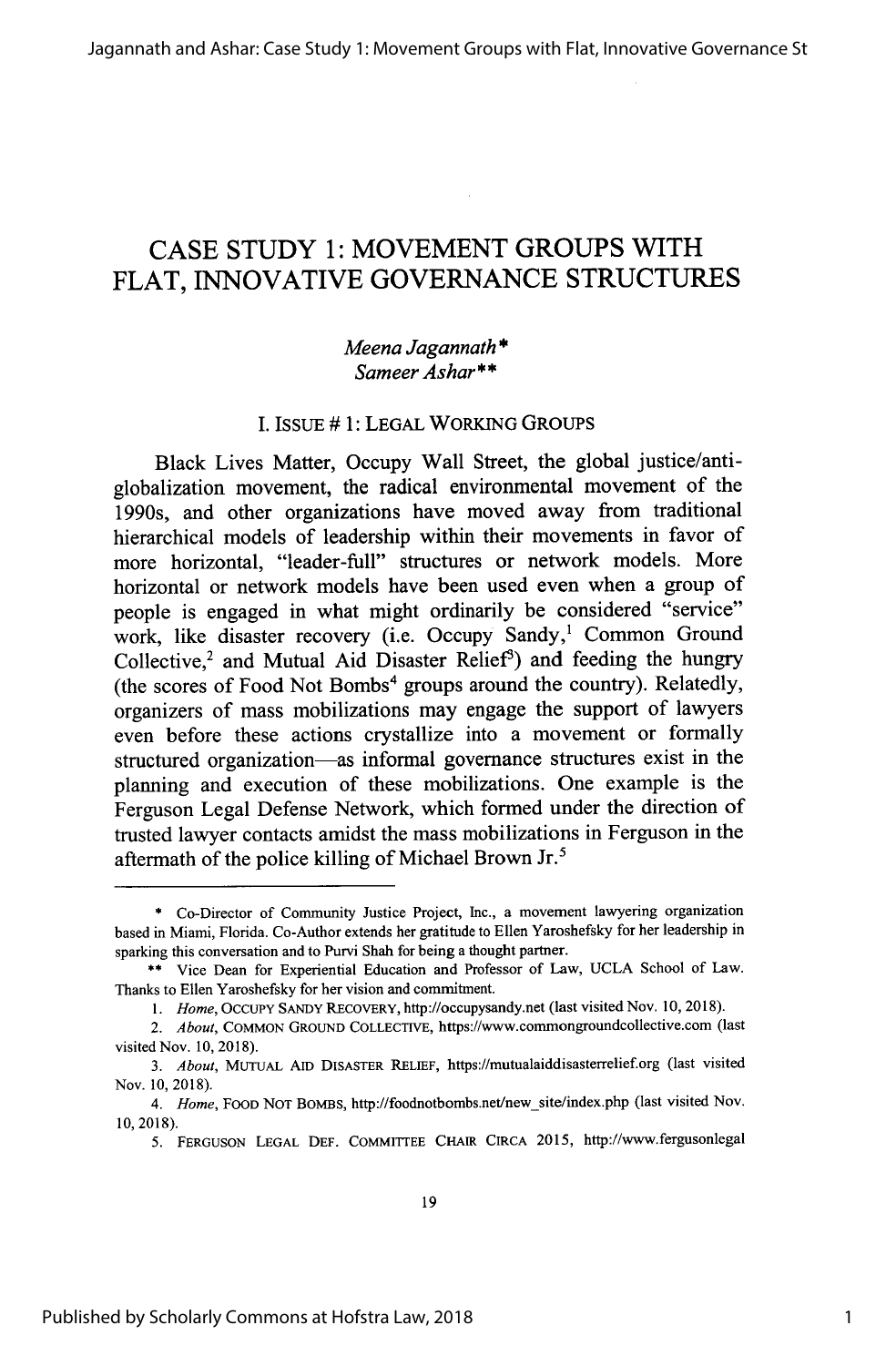#### *HOFSTRA LAW REVIEW*

[Vol. 47:19

When groups of people involved in these actions-whether organized mass mobilizations that mature into movements, "service" work done in a movement framework, or in the context of rapid response to more organic mobilizations such as in the immediate period following a police killing—engage with lawyers, they may solicit legal advice through one or a few trusted lawyer connections, which may form a legal committee to set up a local infrastructure to respond to needs as they arise. This presents professional responsibility challenges for lawyers. In some instances, it may be that the movement group is philosophically opposed to entry due to barriers to participation in working groups (such as a requirement to be a lawyer), and work may instead be routed through other kinds of committees that include lawyers with some degree of expertise and local knowledge.<sup>6</sup> In other instances, trust must be established before a formal attorney-client relationship (with retainer agreements) can be recognized, something that might not always be possible in the midst of rapid response. Another context that presents challenges is when a movement group or mobilization has not yet crystallized into a formal organization with a membership structure or designated representatives with the capacity to enter into contracts with lawyers on behalf of the larger group. A more concerning issue arises when membership of the group is quickly shifting through participation in organic mobilizations that occur over time, as in Ferguson. In such instances, it is difficult to maintain confidentiality and ensure that communications or meeting minutes can be kept privileged. Other challenges arise for lawyers when the mobilizations are organized by a loose coalition of groups/organizations and a conflict arises between them during the course of representation.

When the Occupy Movement sought to develop a communication apparatus to facilitate conversations between the groups in New York and the hundreds of other cities with Occupy encampments, a team of web experts built InterOccupy,<sup>7</sup> navigated security questions, and responded to other potential obstacles. That might work for a website, but network and collective governance regimes raise significant

defense.com (last visited Nov. 10, 2018) (explaining that this was the official site for the Ferguson Legal Defense Committee formed to support the movement following the killing of Michael Brown, Jr.); **FUNDERS** FOR **JUSTICE,** http://fundersforjustice.org (last visited Nov. 10, 2018) (illustrating the current site for the Ferguson Legal Defense Committee).

<sup>6.</sup> For instance, during Occupy Sandy, people who had been in the field since the first day after the storm had become adept at answering questions about which local government or nonprofit agency should be contacted on particular issues. *See* Adam Greenfield, *A Diagram of Occupy Sandy,* URBAN OMNIBUS (Feb. 6, 2013), https://urbanomnibus.net/2013/02/a-diagram-of-occupysandy.

*<sup>7.</sup> About,* INTEROCCUPY, http://interoccupy.net (last visited Nov. 10, 2018).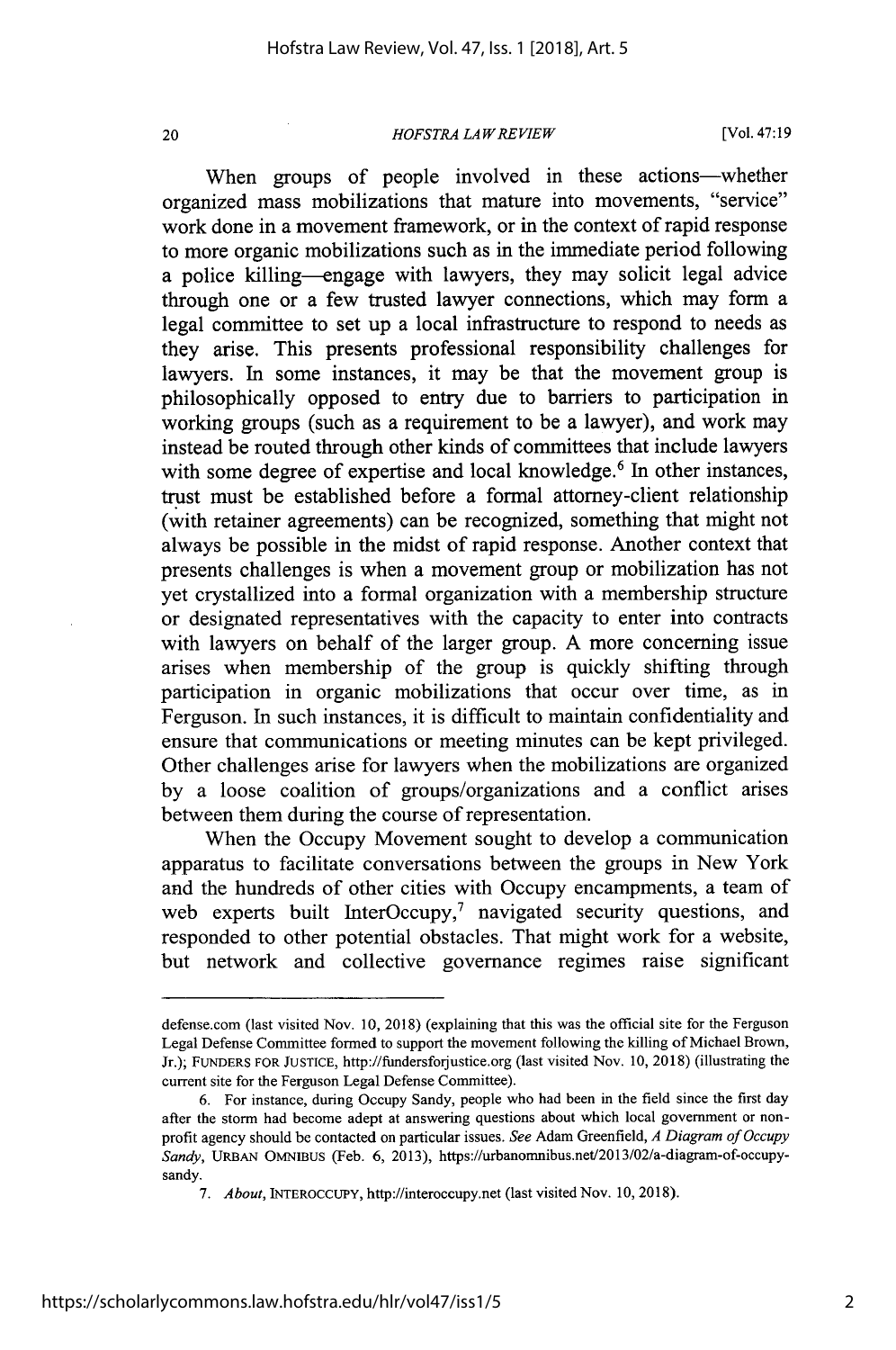2018] *CASE STUDY I: GROUPS WITHFLAT, INNOVATIVE GOVERNANCE* 21

professional responsibility issues for lawyers that-although not insurmountable—require thought. The following are among the relevant legal ethics questions that arise in these contexts:

- **"** *Who is the client? Who is authorized to speak on the client's behalf?*
- *" How can confidentiality be preserved when membership is fluid, i.e., when participants in movement groups come in and out?*
- *" How can lawyers participate in a legal working group* if *some of the members of the group are non-lawyers? What* if *those non-lawyers are holding themselves out to the public as part of the legal working group and giving "quasi-legal" advice?*
- *\* How to account for differing levels of understanding of movement lawyering practice in the rapid response context among legal professionals-especially when it comes to preserving trust with the leaders of the movement group/organization/mobilization?*
- *" Who is responsible* if *we give a flawed legal opinion? Do we bear any potential responsibility* if *some stranger in this working group gives advice on some subject-say, insurance law-that is outside of our area of expertise, and that opinion ends up being wrong?*
- *" How to approach the question of securing a retainer agreement when more trust needs to be built before a movement group would be open to discussing this question?*

#### *A. Ethical and Strategic Assessment of Issue # 1*

In this scenario, lawyers and non-lawyers form a legal working group (collectively, legal workers) to support a movement organization with a flat governance structure. The purpose of the legal working group is to advance the movement in its activism and service work. In this context, legal advice may be given to individuals within the organization, individuals within networked organizations, and individuals outside of the organization and network, as well as to the organization itself or to other organizational entities within a network.<sup>8</sup>

<sup>8.</sup> We care when any kind of legal advice is given because of the rules governing the lawyerclient relationship, particularly with regard to confidentiality and conflicts of interest and the personal and administrative responsibility placed on lawyers to comply with those rules. When those rules attach can be less than clear. *See* MODEL RULES OF PROF'L CONDUCT scope para. 17 **(AM.** BAR ASS'N 2018) ("Most of the duties flowing from the client-lawyer relationship attach only after the client has requested the lawyer to render legal services and the lawyer has agreed to do so. But there are some duties, such as that of confidentiality under Rule 1.6, that attach when the lawyer agrees to consider whether a client-lawyer shall be established. See Rule 1.18, Whether a clientlawyer relationship exists for any specific purpose can depend on the circumstances and may be a question of fact.").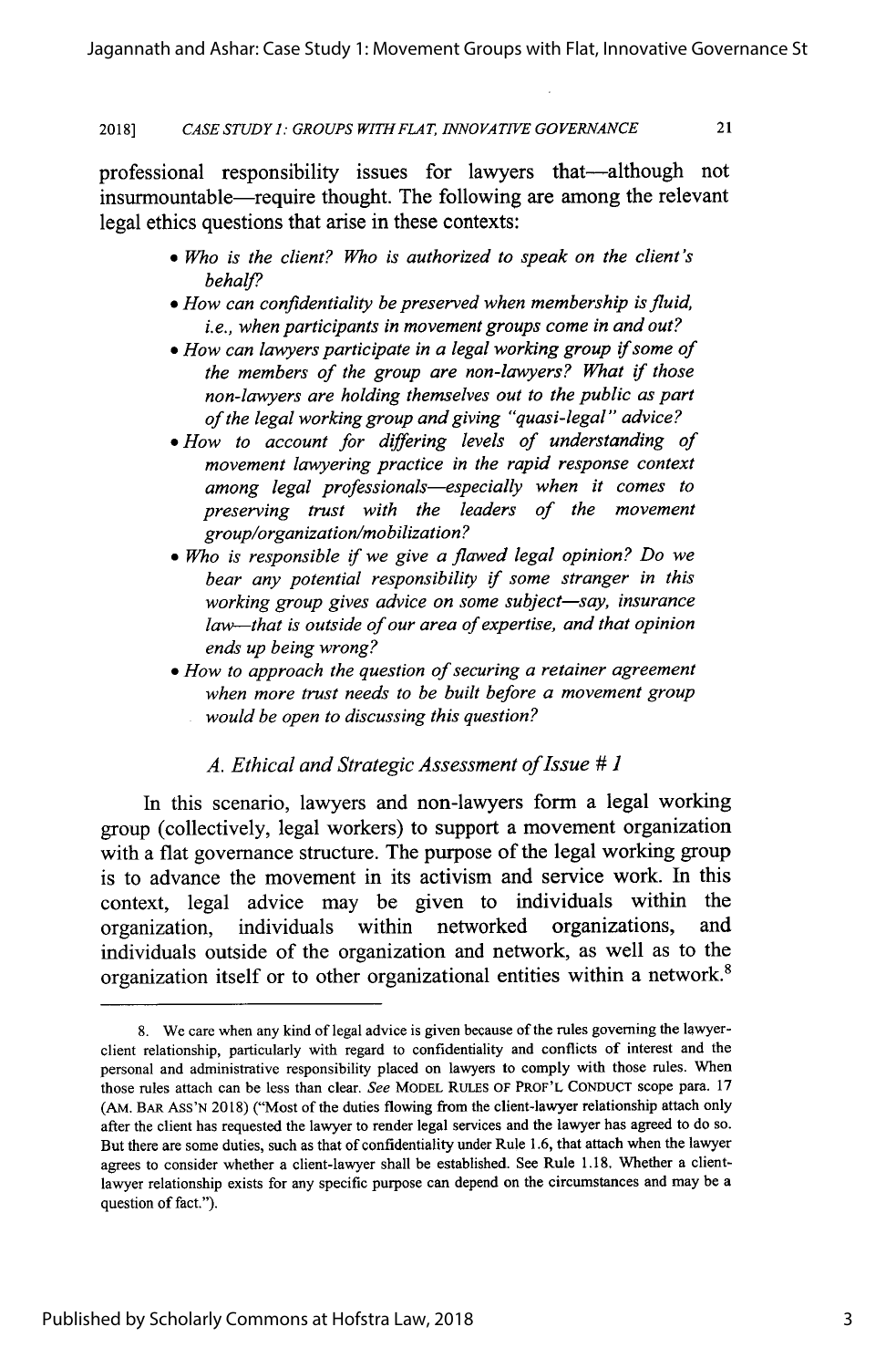*HOFSTRA LAW REVIEW*

[Vol. 47:19

Members of the working group may also provide non-legal advice (arguably, the scenario referred to above), $9$  and this would not have legal ethical implications, though it may still be that the movement organization aspires to provide accurate information in a responsible manner for the sake of its sustenance, growth, and accountability to communities served.

1. Potential Legal Ethical Implications

This factual scenario presents the following types of legal ethical challenges:

## a. Unauthorized Practice of Law ("UPL")

Non-lawyers and lawyers not admitted to the bar in a particular jurisdiction are engaged in the unauthorized practice of law, clearly prohibited under Rule 5.5 of the ABA's Model Rules of Professional Conduct.<sup>10</sup> UPL rules ostensibly protect consumers from being defrauded by unqualified people hawking legal services.<sup>11</sup> They also keep non-lawyer third parties from influencing the conduct of a legal matter, pursuant to Rule 5.4.12 These rules are of obvious importance in analyzing the conduct of non-lawyers in legal working groups potentially providing (or even simply conveying) legal advice to individuals and entities.

#### b. Confidentiality

Confidentiality rules (under Rule 1.6) apply to the lawyer-client relationship even if such a relationship has not been formally created through a retainer agreement.13 Lawyers (and non-lawyers working at the behest of lawyers) must abide by those rules when in possession of specific facts pertaining to individuals receiving counsel.<sup>14</sup> They may not share that information with anyone outside of the lawyer-client relationship, including their friends and family.<sup>15</sup> Further, clients must understand that the attorney-client privilege-a rule of evidence distinct from the confidentiality rule-may not attach if a court orders the

<sup>9.</sup> *See supra* note 6.

<sup>10.</sup> MODEL **RULES** OF PROF'L **CONDUCT** r. 5.5(a), (b) (AM. BAR ASS'N 2018); see *id.* r. 5.5 cmt. **1.**

<sup>11.</sup> *Id.* r. **5.5 cmt.** 2.

<sup>12.</sup> *Id.* r. 5.4.

<sup>13.</sup> *Id.* scope para. 17; *id.* r. 1.6.

<sup>14.</sup> *Id.* r. 1.6 & cmt. 3.

*<sup>15.</sup> Id.* 1.6. cmt. 3, 4.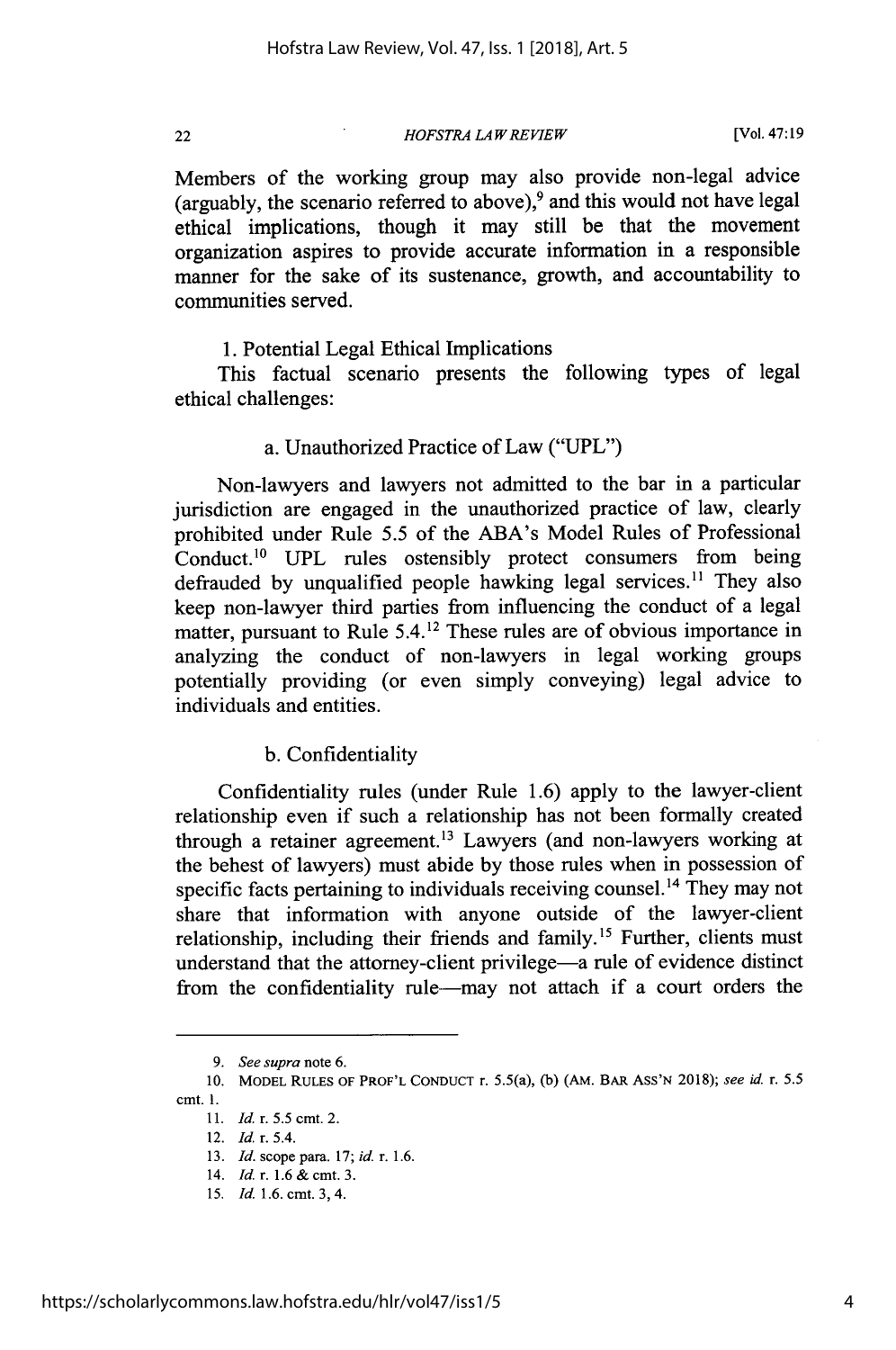## <sup>20181</sup>*CASE STUDY I: GROUPS WITH FLAT, INNOVATIVE GOVERNANCE* 23

disclosure of notes, emails, and/or depositions of those involved in the legal working group but outside of the lawyer-client relationship.<sup>16</sup> This legal ethical challenge is heightened by the fact that there are times when the membership of a working group is fluid: people come in and out of meeting spaces and are seemingly approved to be there by leaders (but there is no overt expression that people coming in or out are actually considered to be members of the group). Both the intentional sharing of the facts from a movement participant's case within a legal working group, as well as the inadvertent sharing of confidential information because of the open nature of movement spaces, pose legal ethical challenges.

#### c. Imputed Conflicts--Concurrent and Successive

Under Rules 1.7 through 1.9, there are situations in which a lawyer in the working group may have current or prior relationships with individuals or agencies or other entities that may be adversarial to individuals being advised.<sup>17</sup> This conflict may be imputed to all of the members of the legal working group, so that every other lawyer carries their colleague's conflict into their (formal or informal) relationships with new clients, pursuant to Rule  $1.10^{18}$  Non-lawyers working in the group at the behest of lawyers carry those lawyers' conflicts (as well as their own) into their interactions with actual or putative clients. Accordingly, the legal working group would need to ensure that people provided with legal advice have been informed as to potentially relevant former and current lawyer-client relationships of lawyers within the working group. Also, as new individuals come forward to seek legal advice, there would be a need to constantly check with everyone in the legal working group to ensure that they do not have relationships with other individuals or entities that may pose a conflict in their dealings with the new client (lawyers call this "clearing conflicts").<sup>19</sup>

All of these implications assume that the legal working group is analogous to a legal firm. However, the working group could be intentionally structured so that it looks less like a firm and more like a

<sup>16.</sup> *Id.* 1.6 cmt. 3.

<sup>17.</sup> *Id.* r. 1.7-1.9.

<sup>18.</sup> *Id.* r. 1.10. If non-lawyers are providing legal advice outside of the purview of a lawyer, then they are engaged in the unauthorized practice of law. Although they may still be carrying their own conflicts into the relationship with clients, it is technically not a legal ethical violation since they are not lawyers and thus not bound by the rules of professional conduct that are applicable in the jurisdiction in which they are working. *Id.* 1.10 cmt. 1.

<sup>19.</sup> Robert D. Aicher & Victoria Vuletich, *Ethics and the Internet: The Online Legal Marketplace,* 94 MiCH. BAR J. 50, 50 (2015).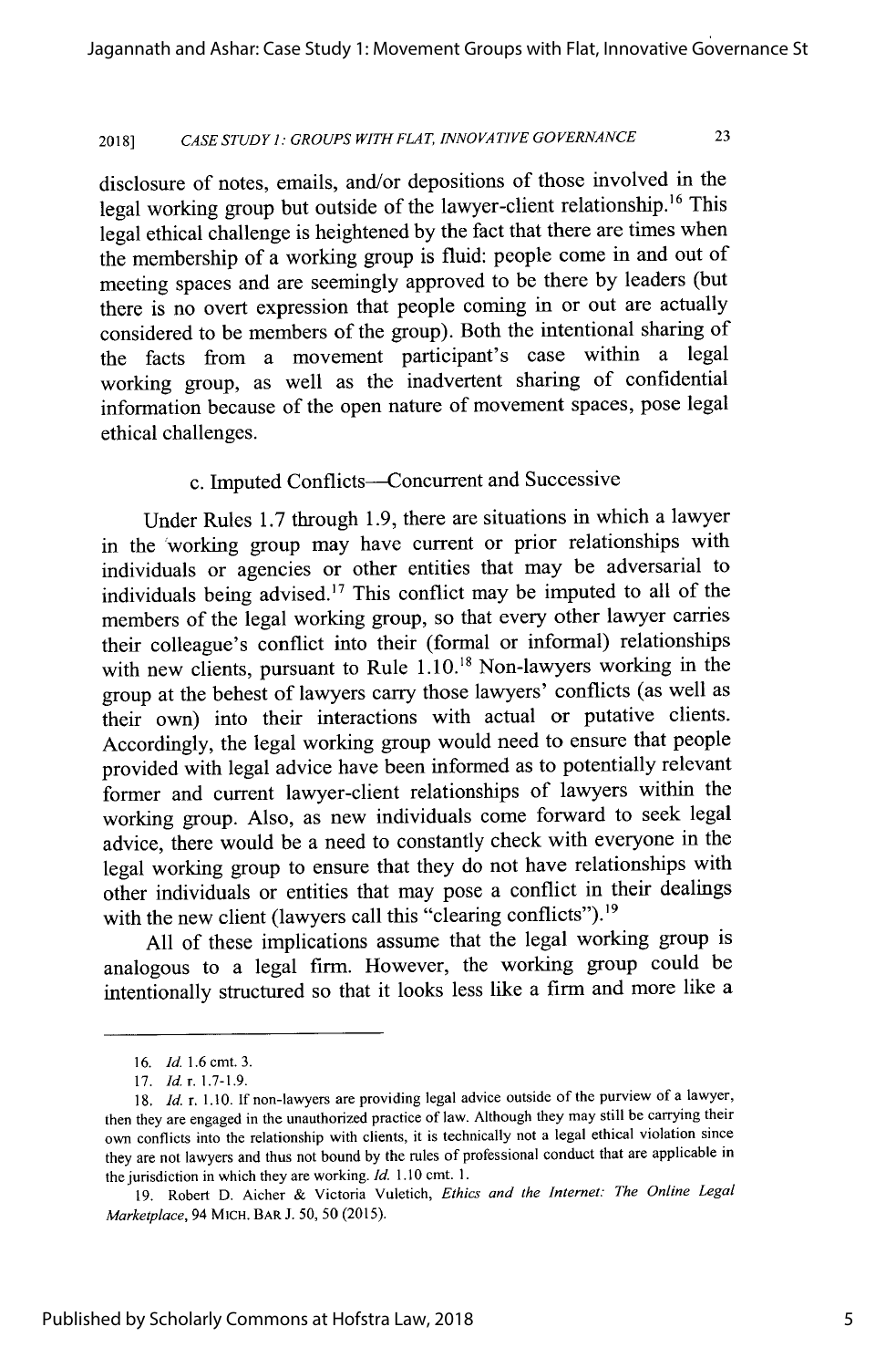*HOFSTRA LAW REVIEW*

loose affiliation of lawyers and non-lawyers without the capacity to carry each other's conflicts into their relationships with prospective, actual, and putative clients. Such prophylactic measures require a degree of intentionality and the execution of agreements as to what the legal working group is and is not. This is possible, though such intentionality may run counter to the spontaneous formation of such groups in response to urgent situations requiring rapid response.

#### *B. Goals*

Before formulating strategies with which to respond to potential legal ethical implications, it is important to set out the goals of collaborations between lawyers and movement actors. We do so here briefly:

*Minimize power differentials and promote equality.* Lawyers are often ascribed too much power in settings where organizing strategy is being discussed. Lawyers must be conscious of this dynamic and avoid taking up too much space in movement organizing spaces. Organizers and participants must have the ability to make tactical decisions that are central to the development and growth of movements. Even if the lawyer may not agree with the tactic chosen, the lawyer's role is not to unduly influence the choice of tactics but to aid in the assessment of risks related to a given tactic.

*Respect and nurture creative organizing and organizational and network structures.* Business lawyers will understand the imperative of respecting and nurturing the agency of individual and organizational clients, as failure to do so might result in the client choosing to go elsewhere. Movement lawyers use these common intuitions to center the agency of groups of people directly impacted by social injustice seeking to transform the systems that produce and perpetuate the conditions of their oppression. Movement lawyers cannot take for granted that these organized groups will want to continue to seek their advice; they have to continuously reaffirm their trustworthiness and willingness to put their services at the service of the organized group's objectives.

*Understand the decision-making processes and aims of the movement formations.* Again, this is a basic insight of business lawyers. When seeking to advance a client's interests, it is essential that a lawyer engages in an ongoing dialogic process with the leaders of the movement formation by which they come to understand the decisionmaking structure of their client and the underlying goals and motivations of their organizing work. In this sense, it is important for the movement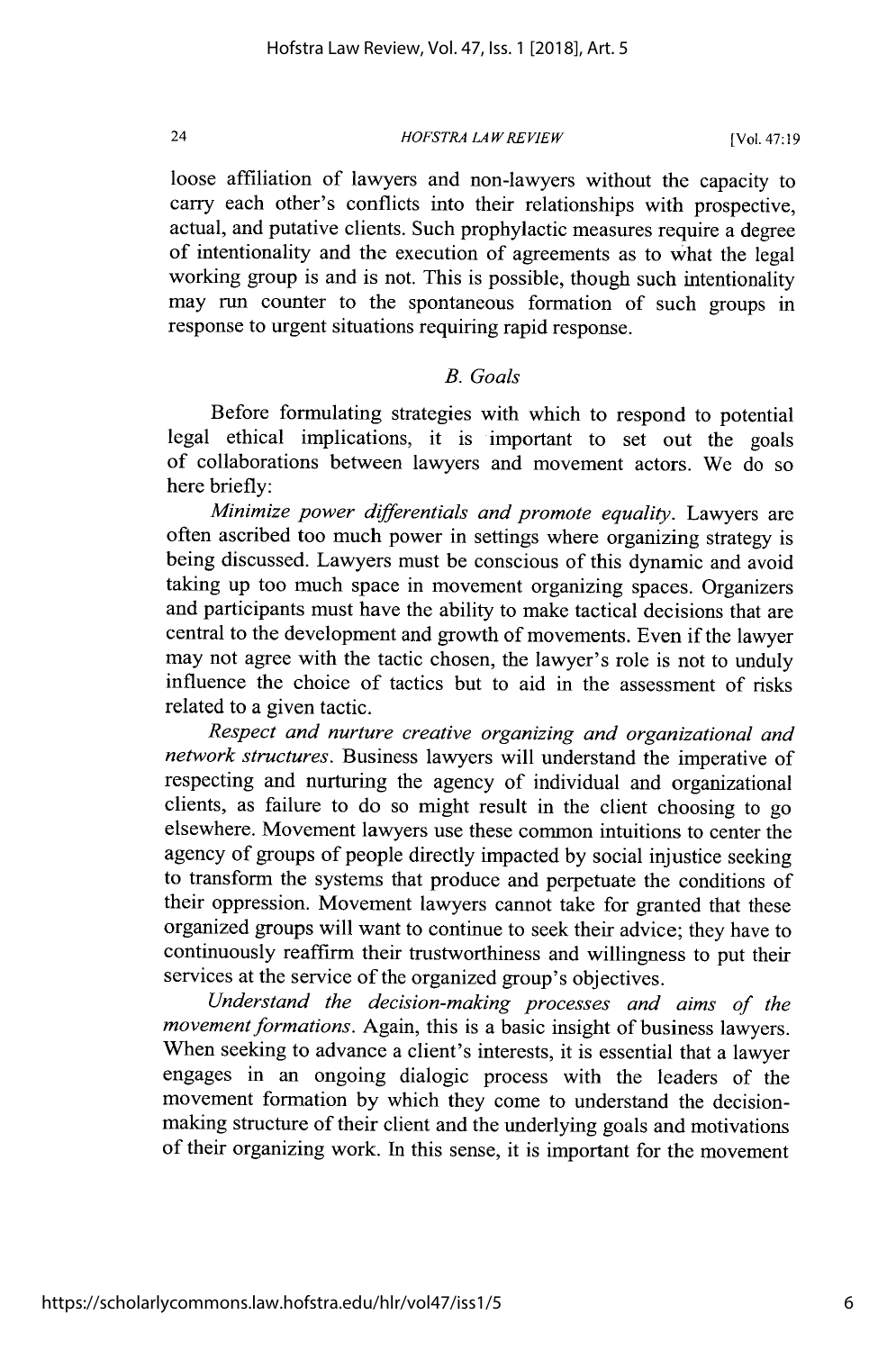#### 2018] *CASE STUDY ]: GROUPS WJTHFLAT, INNOVATIVE GOVERNANCE* 25

lawyer to develop a nuanced understanding of organizing and activism to contextualize the lawyer's role in movement building.

*Provide services that may facilitate organizing and advance the movement*. The work of movement activism is to grow and to seriously engage prospective participants. Successful movements engage in direct action and popular mobilization with the aim of drawing new participants into longer-term organizing and base-building projects. Organizing activities and services that lawyers may help provide are not an end in and of themselves but instead a means by which the movement may grow and flourish.

*Protect individuals, entities, and networks from liability for legal or ethical violations.* Movement formations are engaged in oppositional work against better-funded and more formally organized political actors. Those opponents use all available legal regimes to undermine the activities and aims of movement formations, including state bar disciplinary mechanisms.<sup>20</sup> Although this type of campaign tactic occurs in both directions, progressive movements face a basic asymmetry of power and money. While not ultimately deterministic as to the success of social change campaigns, legal and disciplinary violations can be used to hobble and slow movements. Lawyers supporting movement formations must balance vigilance with respect for the underlying aims and creative tactics of their clients. This is difficult, but it can be done.

*Protect third parties who may be involved in movement activities.* Lawyers supporting movement formations have a degree of responsibility for those who may be served by such formation, either as prospective or putative clients or because lawyers have responsibilities to the public that extend beyond their service to clients.<sup>21</sup> Less idealistically and more instrumentally, lawyers supporting movements disserve them by ignoring instances in which prospective participants may be mistreated or misled. A strong relationship of trust with leaders of the movement formation will allow a lawyer the space to provide counsel on any potential harmful impact of movement activities or messaging.

<sup>20.</sup> *See generally* David Luban, *Taking Out the Adversary: The Assault on Progressive Public-Interest Lawyers,* 91 CALIF. L. REV. 209 (2003) (discussing laws and doctrines which undermine the ability of progressive public-interest lawyers to bring cases).

<sup>21.</sup> *See* Robert W. Gordon, *Independence of Lawyers,* 68 B.U. L. REV. 1, 11-13, 15-19 (1988). *See generally* DAVID J. LUBAN, *The Ethics of Wrongful Obedience, in* ETHICS IN PRACTICE: LAWYERS' ROLES, RESPONSIBILrrIES, AND REGULATION (Deborah L. Rhode ed., Oxford U. Press, 2003); DEBORAH L. RHODE, *Cultures of Commitment: Pro Bono for Lawyers and Law Students, in* ETHICS IN PRACTICE: LAWYERS' ROLES, RESPONSIBILITIES, AND REGULATION (Deborah L. Rhode ed., Oxford U. Press, 2003).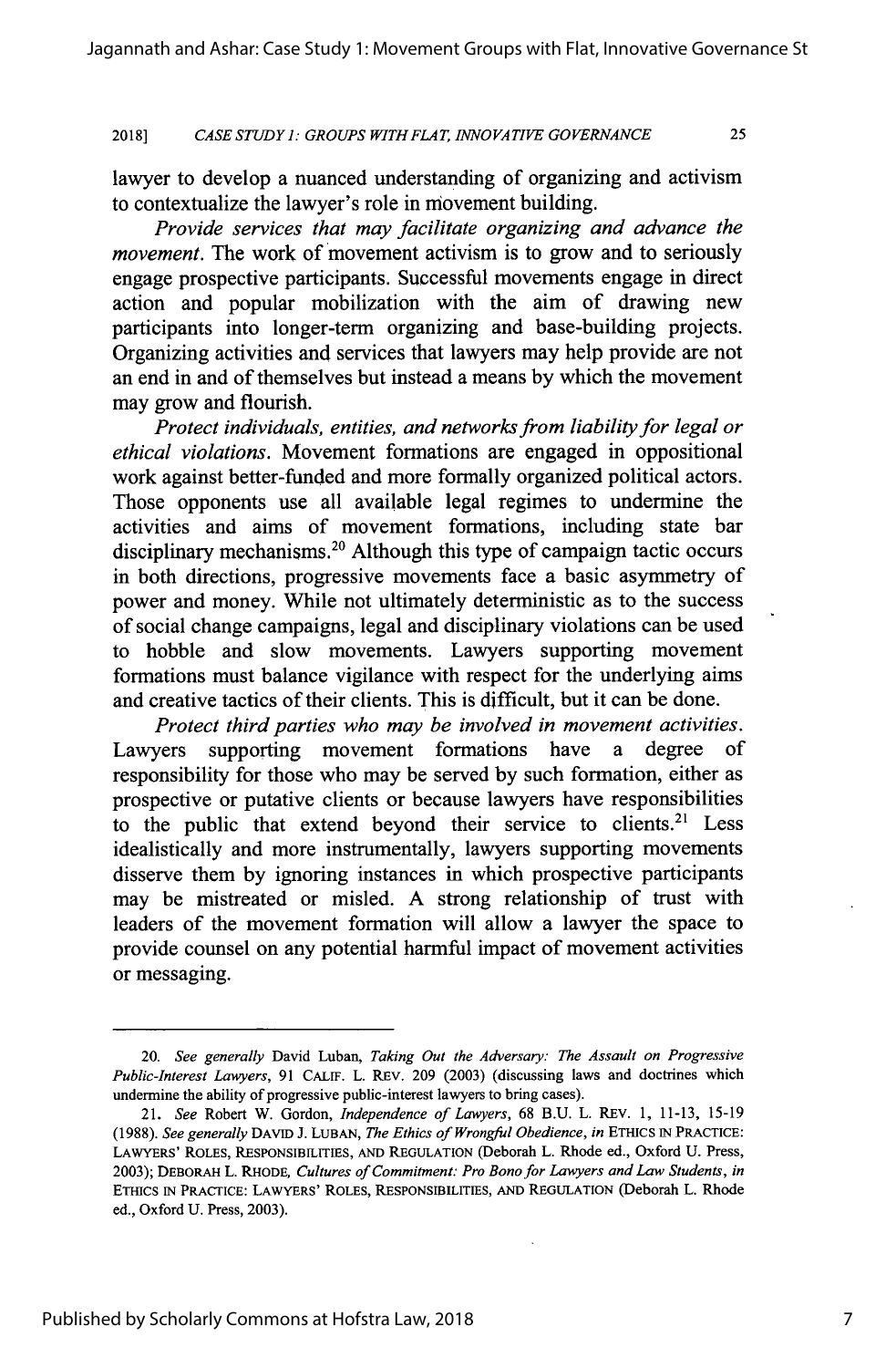#### *HOFSTRA LAW REVIEW*

[Vol. 47:19

*Avoid demobilizing moves.* Again, lawyers have to balance their protective instincts and responsibilities against the needs of movement formations to be spontaneous and creative. For example, though a retainer agreement is a normal part of lawyering with most clients, putting a legal contract in front of movement participants (and sometimes even movement leadership) at an early stage in the relationship may erode trust and deter participation. Lawyers have to unlearn assumptions about how best to build relationships with clients and carefully balance between their responsibilities and the aims of their movement clients.

*Democratize legal information.* Lawyers supporting movements have an interest in sharing legal knowledge broadly, so as to leverage scarce legal resources and avoid dependence on professionals. In the rapid response context, this includes the dissemination of fact sheets, tip sheets, and other training materials for movement actors involved in mass mobilization.

*Build relationships.* A central focus of the modem legal profession is the development of long-term relationships between lawyers, firms, and clients. Although that focus on relationships has been eroded by competition between firms and by external factors, such as automation and outsourcing, the core purposes of representation-zealous advocacy and effective counseling—rely on sustained dialogic processes between lawyers and clients. Much like traditional business lawyers, lawyers for movement formations seek to build trust and deepen mutual understanding over time. The guideposts are accountability and trust.

# *C. Strategies*

With these goals in mind, we can begin to analyze ways in which lawyers might counsel movement organizations with flat, innovative governance structures on legal ethical challenges and ways in which lawyers might structure their own work so as to comport with the ethical rules governing the profession. Three possible strategic directions occur to us for the kind of movement organization described in the facts: models of provision of legal services, stable structures for legal working groups, and the development of accountability mechanisms for such groups.22 We will take each one in turn and briefly describe what we mean.

There are already functioning models of legal services provision that may be adopted and spread within movement networks. These

<sup>22.</sup> *See infra* notes 23-27 and accompanying text.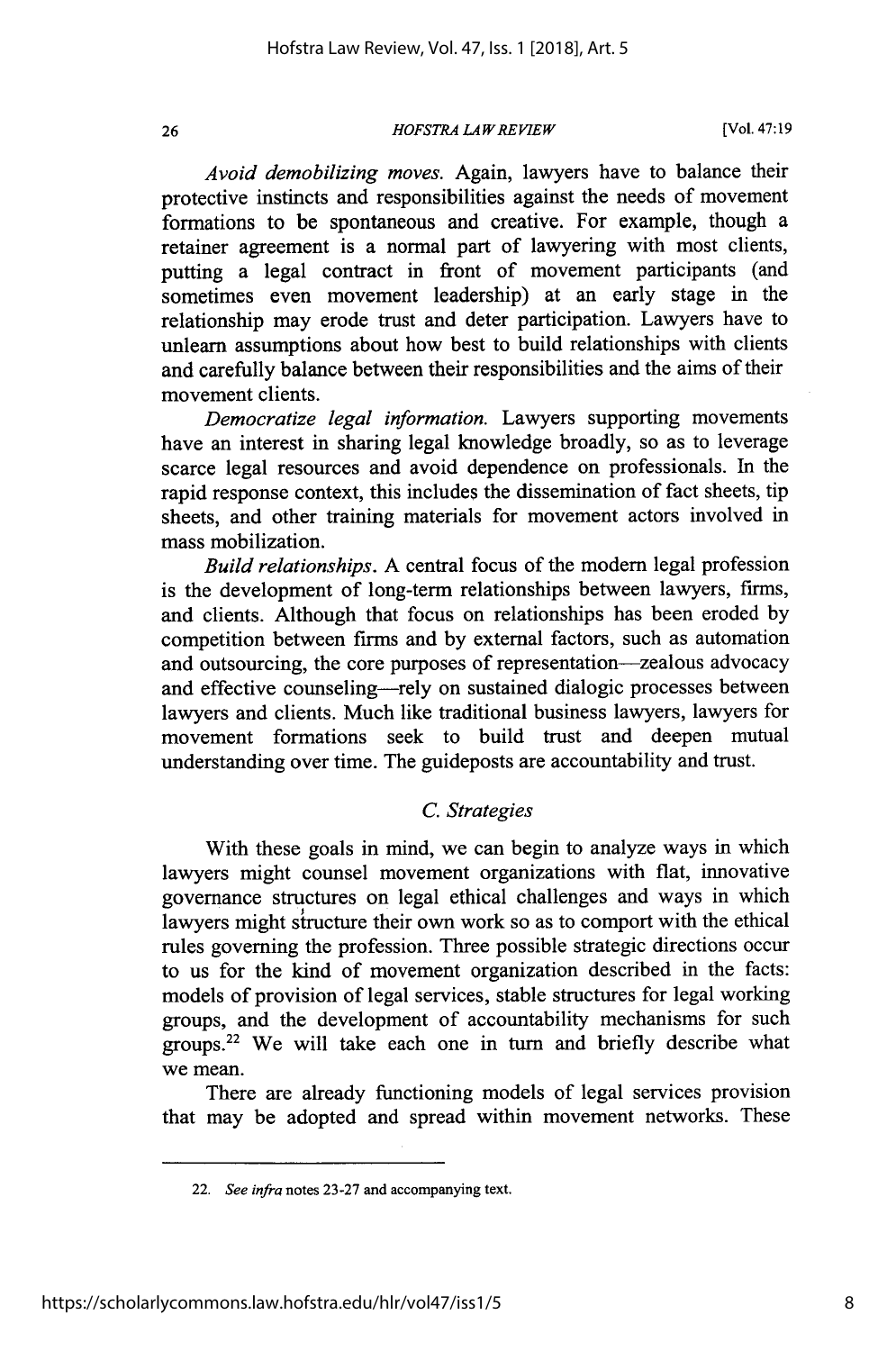#### 2018] *CASE STUDY 1: GROUPS WITHFLAT, INNOVATIVE GOVERNANCE* 27

models are already present in many movement contexts, but perhaps not seen as a means by which to ensure compliance with legal ethics rules. For example, courts and hard-pressed legal services offices have devised *pro se advising programs* or brief service.<sup>23</sup> In these programs, lawyers and administrators refrain from providing legal advice while sharing legal information.<sup>24</sup> Such entities may have individuals sign nonrepresentation agreements, which puts them on notice as to the scope of assistance. Programs may also offer written materials that are reviewed by lawyers and include caveats and qualifications, both to protect the individuals receiving the information, as well as the providers.

A second model used in legal services contexts, as well as in particular sectors of the market for legal services for middle class consumers, is *limited representation and unbundled service provision.* As in the pro se advising model, lawyers seek to clarify the bounds of their relationship with a prospective client, usually in writing, by establishing what matters and types of work are and are not provided. In fact, just about all retainers include a scope of representation clause, however, in limited representation or unbundled service contexts, that scope is defined very narrowly.

Another model for advice-giving in movement contexts is to limit that advice to *non-legal information and counseling.* Movement participants would need to be trained as to where the line lies between legal and non-legal advice and then could freely dispense the latter. For example, in the scenario described in footnote six in which Occupy volunteers helped Superstorm Sandy survivors navigate government bureaucracies, the advice appears (at least superficially) to be nonlegal.25 It could be that residents develop legal claims against government agencies, but the front-end advice on navigation does not require the Occupy volunteers—whether or not they are lawyers—to collect individual client facts and integrate those facts with knowledge of the law. As Jerry Lopez has noted, there are many experts in local communities, nearly all of them without formal legal training, but deeply experienced in the ways in which local institutions work (or do not work).<sup>26</sup> Liberal legalism may have an inherent tendency to expand and

<sup>23.</sup> *Guidelines for Best Practices in Pro Se Assistance,* AM. BAR ASS'N 26, 28-32 (Oct. 1, 2004), https://www.americanbar.org/content/dam/aba/administrative/delivery-legal-services/ downloads/laproseguidelines.authcheckdam.pdf.

<sup>24.</sup> Although defimitions of the "practice of law" vary from state to state, MODEL **RULES** OF PROF'L CONDUCT r. 5.5 cmt. 2 (AM. BAR ASS'N 2018), it is generally understood that transmitting legal information without solicitation and integration of a client's specific facts into legal advice is not considered the practice of law.

*<sup>25.</sup> See supra* note 6 and accompanying text.

<sup>26.</sup> *See* GERALD P. LOPEZ, REBELLIOUS LAWYERING: ONE CHICANO'S VISION OF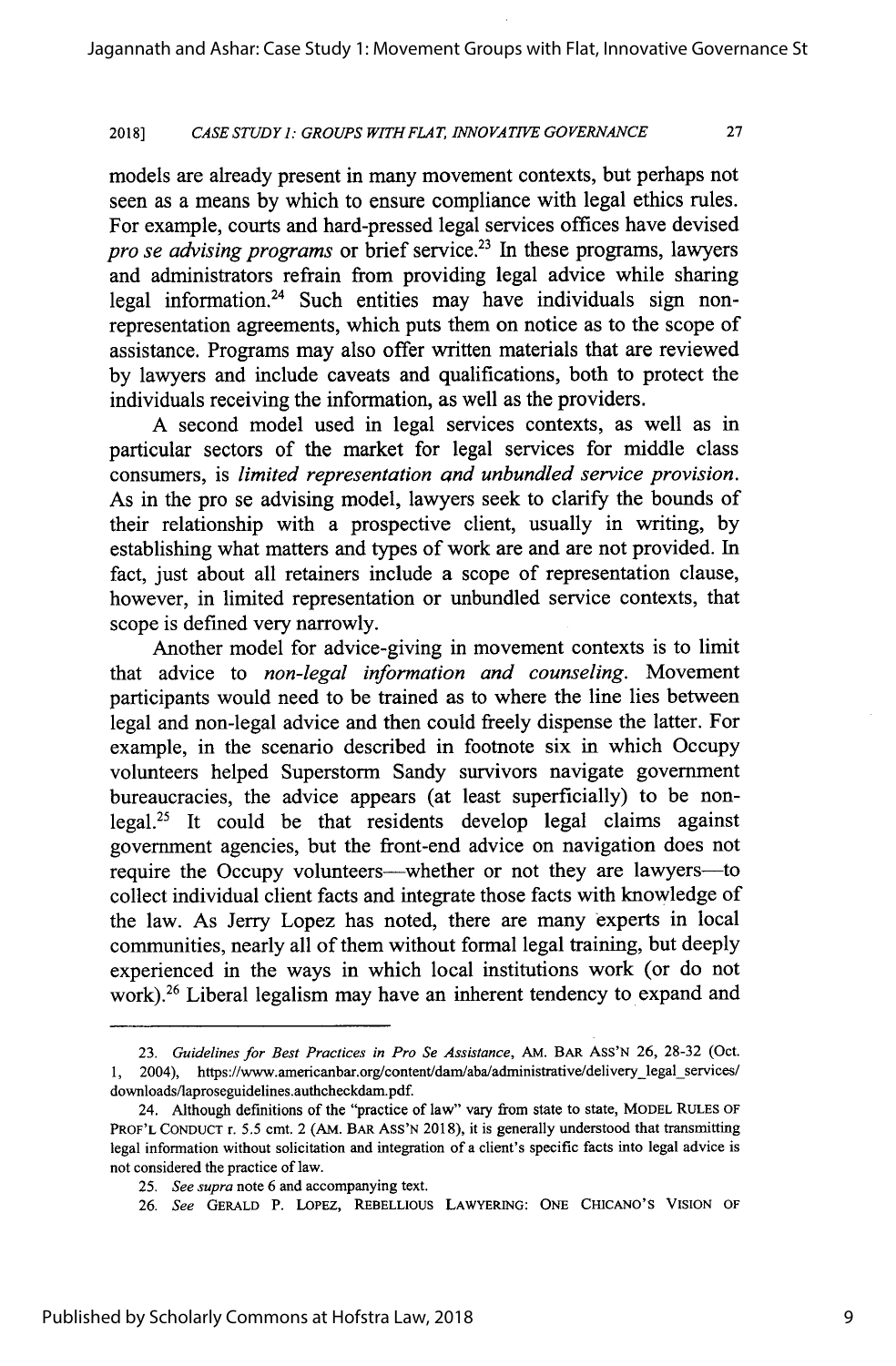#### *HOFSTRA LA W REVIEW*

[Vol. 47:19

envelop human affairs; movements are especially adept at countering this tendency and centering the political work of leaders and organizers with local knowledge.

A second strategic area inviting creative approaches is in the establishment of legal working groups, like a jail support group. Participants could establish a common understanding with regard to the values being advanced through an innovative structure, in the shadow of legal ethical rules. The group should understand the *unauthorized practice of law* rules in the jurisdiction in which they are working and adjust to those rules. They can democratize law by transmitting information about it, as well as about the institutions charged with enforcing it, as long such information does not evolve into legal advice. The group should have an understanding of the *confidentiality* rules and build in flexibility and adaptability so that lawyer-members may comport with those rules while advancing the underlying purpose of the movement organization. So if a lawyer needs to be left alone with a prospective, putative, or actual client, it should not be a cause for strife or ill-will. At the same time, the lawyer needs to be careful to assure that anything that can be discussed outside of the cone of confidentiality should be discussed with other movement actors present. In other words, the lawyer should not allow legalism to swallow up an entire conversation with a potential movement participant. The group should have an understanding of the *conflicts* rules and how they may apply. In legal practice, effective identification of potential conflicts is a matter of consciousness. Specifically tasked professionals, now relying on automated case management systems, spur that consciousness by collecting information from lawyers or paralegals about prospective clients and then flagging and pushing out notifications about potential conflicts. The legal working group can at least possess a degree of consciousness about conflicts, even in the absence of a paid administrator or an online case management system. Finally, the group should consider the development of a lawyer caucus, so that if lawyers wish to consult with others about the specific facts of a case, they may do so with a shared understanding of the rules that apply, as well as an equally shared sense of disciplinary jeopardy were they to run afoul of those rules.

A third strategic path that ought to be followed by legal working groups is in contemplating and creating means by which to remain accountable. It is foundational for the legal working group to define the relevant entities to which they may be providing advice. Is the local node

PROGRESSIVE LAW PRACTICE 26-28 (Westview Press 1992).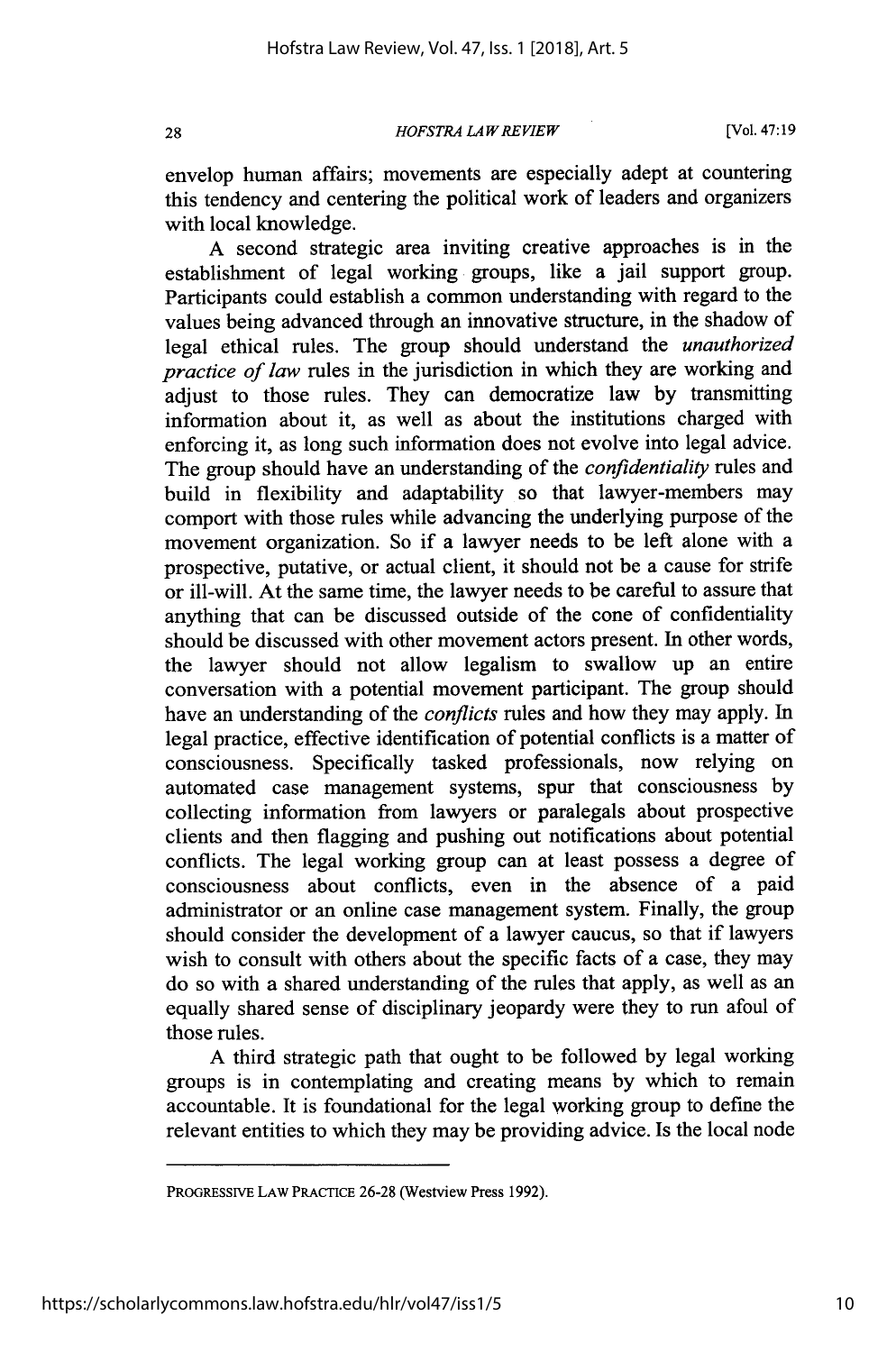# 2018] *CASE STUDY 1: GROUPS WITHFLAT, INNOVATIVE GOVERNANCE* 29

of the movement network their primary client? Are they in-house to that organizational node? How does the group relate to other nodes in the movement network? Are there lawyers or a legal working group on the ground in those places with whom they may interact?<sup>27</sup> Lawyers and legal work can benefit from networks, just as movement organizers and political work benefits from regional and national linkages. These networks need to be created with a degree of consciousness about the shadow cast by the legal ethical rules. Once the clients are defined, the working group ought to consider how it aims to remain accountable. There are many parties involved, in relationships of varying degrees of formality; these uncertainties demand attention to questions of accountability early and often, which would very much be in keeping with how movement leadership may seek to tether themselves and ensure input from the communities for which they claim to advocate.

# II. IsSUE # 2: MOVEMENT ORGANIZATION AS A PARTNER IN LITIGATION

*What is the best way to make the client a partner in litigation advocacy and create awareness about the decision-making process?*

## *Ethical and Strategic Assessment of Issue # 2*

In a true partnership, the client group would approach a lawyer either with clear ideas about why they want to pursue litigation in the context of a campaign or the choice to pursue litigation would be formed after an evaluation of the objectives of the group's campaign and mutual agreement that litigation is the right tactic to choose. In these conversations between lawyers and movement organizers, the lawyer should present the pros and cons of pursuing litigation (e.g., consideration of the timeline, costs, the type of remedy possible, the difficulty of achieving desired outcome). The movement organization will then weigh the advantages of litigation in advancing a broader organizing campaign, as compared to other tactics the group could take that would not involve litigation. The lawyer does not approach partnership with movement formations with the assumption that litigation is the primary tool **by** which the movement will advance its goals. Instead, movement lawyers understand that litigation is but one of

<sup>27.</sup> Because of territorial protectionism within the legal profession, lawyers licensed in one state are engaged in the unauthorized practice of law in another jurisdiction in which they are not licensed. MODEL RULES OF PROF'L CONDUCT r. 5.5 (AM. BAR Ass'N 2018).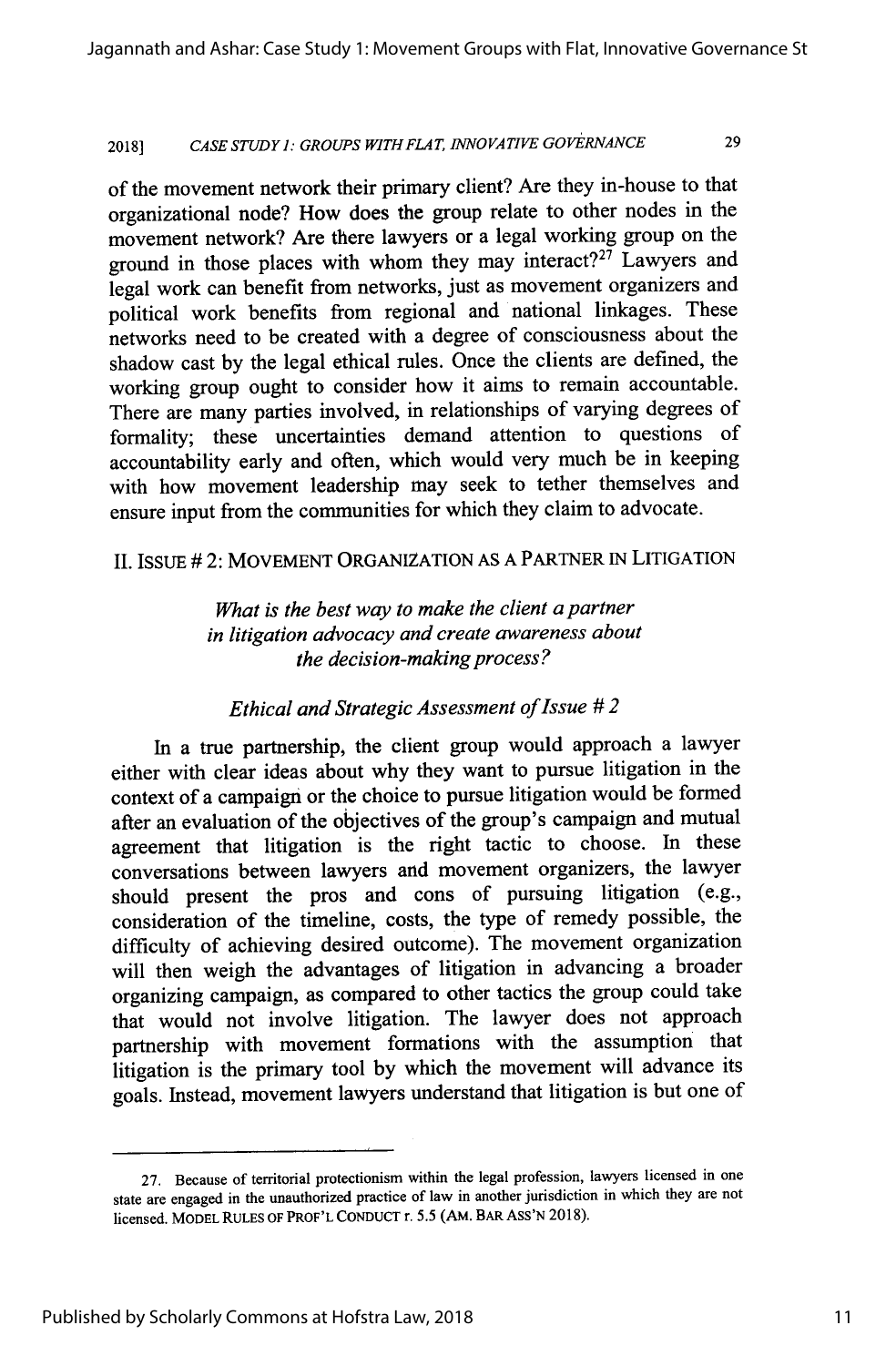#### *HOFSTRA LA W REVIEW*

many tools that can be employed to advance the underlying objectives of the group and will seek to understand these to determine if there are legal interventions of any type (e.g., policy formulation, litigation, research) that may contribute to the development of community power.

The legal ethical rules contemplate a compartmentalization of decision-making about the conduct of a legal matter, with lawyers responsible for legal strategic choices and clients responsible for defining their objectives and for key decisions about the disposition of the matter.<sup>28</sup> Lawyers have an affirmative duty to communicate with clients about the course of a legal matter and the means by which a client's interests are being advanced in the legal process.<sup>29</sup> Many lawyers in varied practice areas act in ways that are not client-centered, at times withholding even the basic information that they are required to share. In this context, the legal ethical rules may offer a degree of protection for movement formations trying to ensure communication and accountability (either with an organizational client or individual movement actors who are formally clients in the legal matter). Lawyers can be made to educate stakeholders in the legal matter as to both the process and substance governing the case, short of sharing confidential information that could only be shared with formal clients.

On the movement side, organizers are responsible for creating decision-making structures that facilitate full consideration of issues, raise conflicts within the group to the surface, and work to resolve them. Organizers must pay particular attention to the tension between pecuniary and non-pecuniary interests, which often animates conflicts within a group of clients or between individuals and organizations. Organizers must also pay special attention to the fault lines created by tension between short and long term interests in a legal matter. Movement organizers are responsible for the political education of movement participants that will prevent or resolve conflicts that may arise. It is only through political education that collectives solidify and co-construct common interests that are essential in any kind of legal tactical initiative in which lawyers must have a degree of clarity about client interests. Overall, movement organizers are responsible for attending to the needs of individual members, communicating with them, and engaging in member-centeredness (analogous to clientcenteredness) to ensure that individuals are not picked off by opponents in the midst of legal struggle. Ultimately, lawyers should not panic when

30

<sup>28.</sup> *Id. r.* 1.2.

<sup>29.</sup> *Id. r.* 1.4.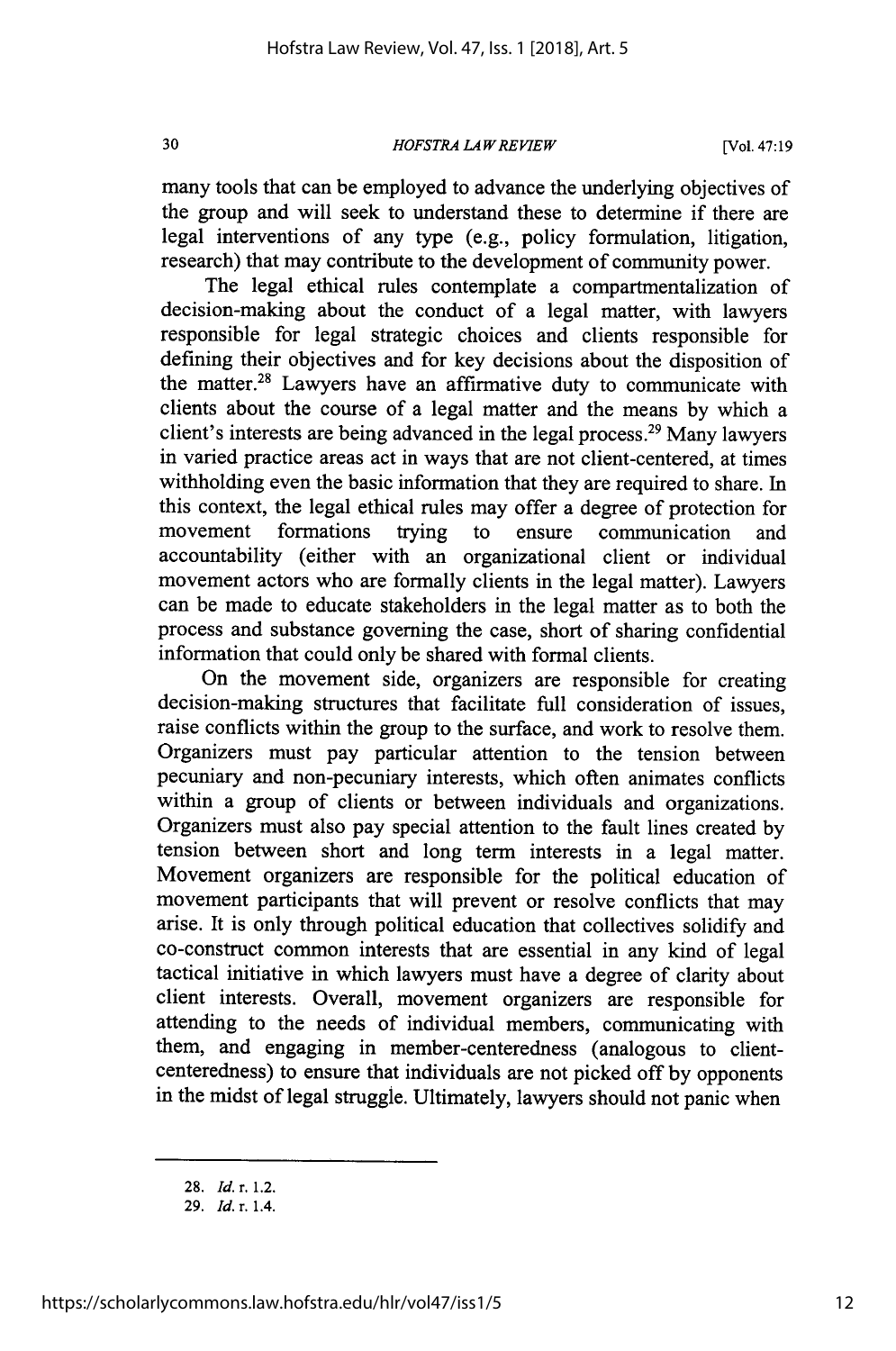# 2018] *CASE STUDY I: GROUPS WITH FLAT, INNOVATIVE GOVERNANCE* 31

conflicts arise in movement contexts. Lawyers can help organizers resolve conflicts and co-reconstruct client/member interests. Trust and accountability lie at the core of it all.

**Contract Contract State**